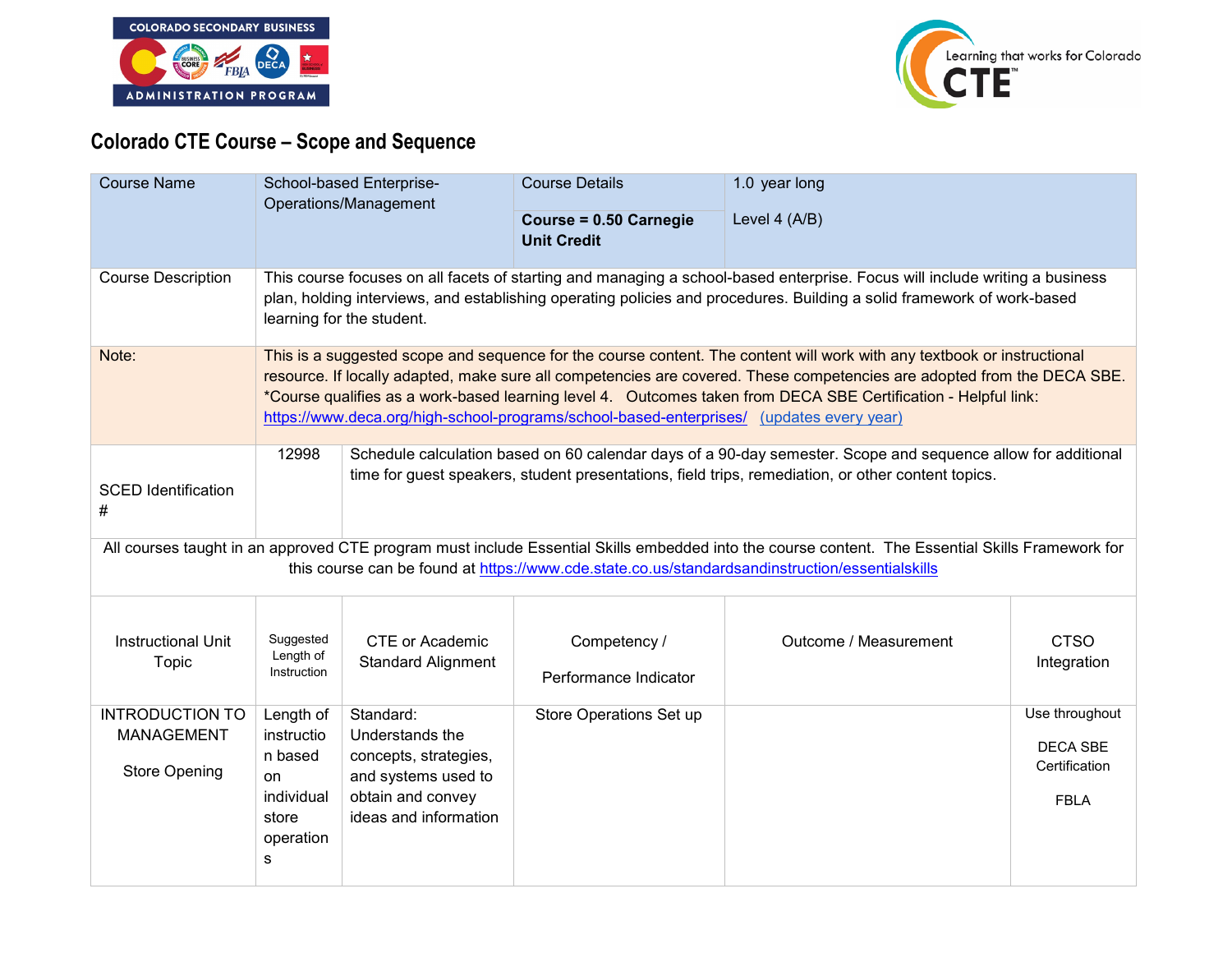



|                                                             |                                                                                                                                                                                                    |                                                                                            |                                                                                                                                                                                                                                                                                               | Business Plan,<br><b>Business</b><br><b>Financial Plan</b> |
|-------------------------------------------------------------|----------------------------------------------------------------------------------------------------------------------------------------------------------------------------------------------------|--------------------------------------------------------------------------------------------|-----------------------------------------------------------------------------------------------------------------------------------------------------------------------------------------------------------------------------------------------------------------------------------------------|------------------------------------------------------------|
| <b>MARKETING</b><br><b>INFORMATION</b><br><b>MANAGEMENT</b> | Standard:<br>Understands the<br>concepts, systems,<br>and tools needed to<br>gather, access,<br>synthesize, evaluate,<br>and disseminate<br>information for use in<br>making business<br>decisions | Scan marketplace to<br>identify factors that could<br>influence merchandising<br>decisions | • Demonstrate how<br>social/cultural/economic trends affect<br>the SBE marketplace and<br>merchandising decisions.                                                                                                                                                                            |                                                            |
|                                                             |                                                                                                                                                                                                    | Analyze competitors'<br>offerings                                                          | Identify competition faced by the SBE,<br>including within the school, community<br>and beyond • Identify challenges faced<br>through competition and how<br>challenges were addressed.                                                                                                       |                                                            |
|                                                             |                                                                                                                                                                                                    | Assess trading area                                                                        | Identify SBE trading area and potential<br>trading area. Include plans for<br>expanding or making changes<br>affecting your SBE trading area.                                                                                                                                                 |                                                            |
|                                                             |                                                                                                                                                                                                    | Determine price sensitivity                                                                | Identify challenges and opportunities<br>for product turnover and pricing.                                                                                                                                                                                                                    |                                                            |
| <b>MARKET</b><br><b>PLANNING</b>                            | Standard:<br>Understands the<br>concepts and<br>strategies utilized to<br>determine and target<br>marketing strategies<br>to a select audience                                                     | Profile target customer                                                                    | Create a customer profile by<br>describing your SBE's average<br>customer in detail. Include<br>demographic and psychographic<br>information. • Identify the average<br>amount of dollars spent by customers<br>and what affects changes in customer<br>decisions. • Address how students use |                                                            |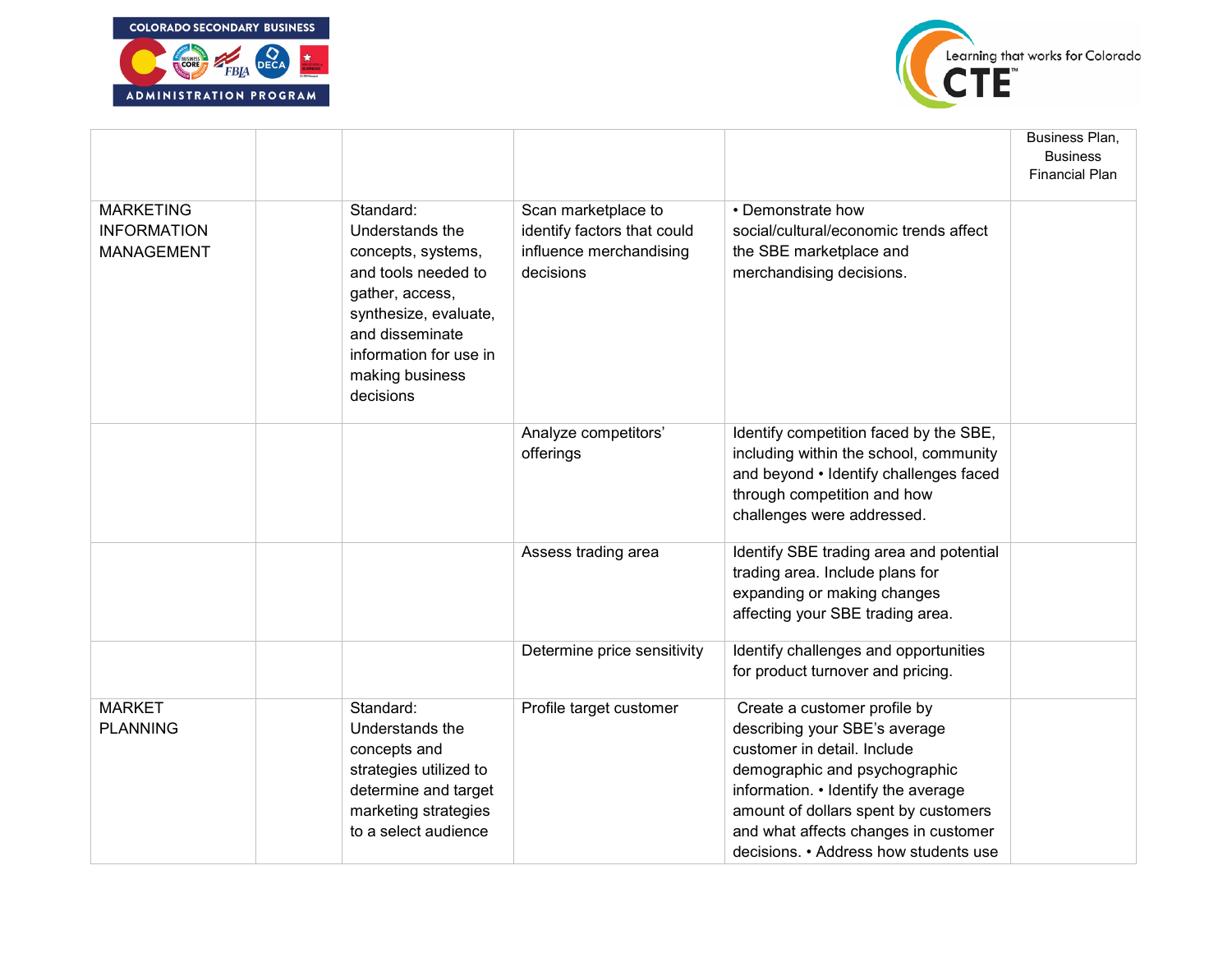



|                                |                                                                                                                                                                                                                                      |                                                                              | customer profiles to enhance business<br>decisions.                                                                                                                                   |  |
|--------------------------------|--------------------------------------------------------------------------------------------------------------------------------------------------------------------------------------------------------------------------------------|------------------------------------------------------------------------------|---------------------------------------------------------------------------------------------------------------------------------------------------------------------------------------|--|
|                                |                                                                                                                                                                                                                                      | Determine market needs                                                       | Interpret market research conducted<br>to determine product purchases and<br>customer service offerings. •                                                                            |  |
|                                |                                                                                                                                                                                                                                      | Determine customer<br>demand for merchandise                                 | Students are able to track sales and<br>customer demand and identify the<br>impact demand has on business<br>operations.                                                              |  |
| PRODUCT/SERVIC<br>E MANAGEMENT | Standard:<br>Understands the<br>concepts and<br>processes needed to<br>obtain, develop,<br>maintain, and improve<br>a product or service<br>mix in response to<br>market opportunities<br>and to build brand for<br>the organization | Identify components of a<br>retail image.                                    | Create a brand<br>Research how the SBE is viewed as a<br>community-oriented, service-oriented<br>and/or price-oriented business by<br>customers.                                      |  |
|                                |                                                                                                                                                                                                                                      | Choose vendors.                                                              | Develop the vendor selection process.<br>Include considerations for new<br>vendors, adding new product<br>selections, and requirements and<br>feasibility of keeping current vendors. |  |
|                                |                                                                                                                                                                                                                                      | Plan merchandise<br>assortment (e.g., styling,<br>sizes, quantities, colors) | • Determine the width, length, depth<br>and consistency of the SBE product<br>line. Develop the brand mix. •<br>Determine the process for planning<br>merchandise assortment.         |  |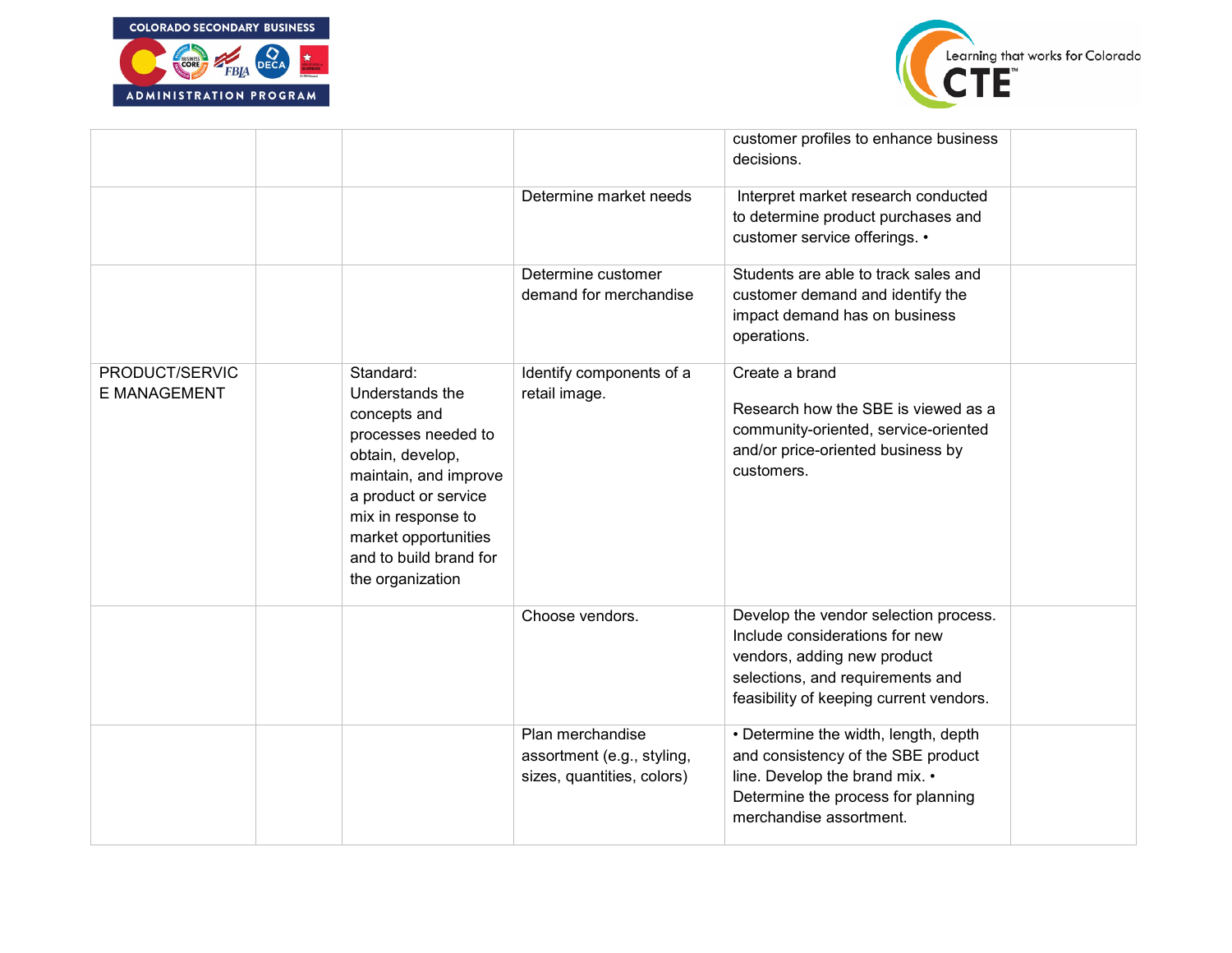



|                |                                                                                                                                                                                | Determine stock turnover.                                                                               | • Implement procedures that ensure<br>appropriate stock turnover by product<br>lines; include steps determined to<br>avoid over-stocking and/or inadequate<br>inventory levels.                                                                                                                                                                 |  |
|----------------|--------------------------------------------------------------------------------------------------------------------------------------------------------------------------------|---------------------------------------------------------------------------------------------------------|-------------------------------------------------------------------------------------------------------------------------------------------------------------------------------------------------------------------------------------------------------------------------------------------------------------------------------------------------|--|
|                |                                                                                                                                                                                | Plan reductions (e.g.,<br>anticipated markdowns,<br>employee/other discounts,<br>stock shortages, etc.) | Develop student responsibilities in<br>merchandise planning. Include<br>information on potential reductions<br>such as sale items, discounts, and/or<br>markdowns.                                                                                                                                                                              |  |
| <b>PRICING</b> | Standard:<br>Understands<br>concepts and<br>strategies utilized in<br>determining and<br>adjusting prices to<br>maximize return and<br>meet customers'<br>perceptions of value | Determine cost of product<br>(breakeven, ROI, markup)                                                   | • Establish various ways to determine<br>product pricing.                                                                                                                                                                                                                                                                                       |  |
|                |                                                                                                                                                                                | • Describe pricing strategies                                                                           | Develop pricing strategies used by the<br>SBE and how they are implemented in<br>the business. • Interpret the impact<br>pricing strategies have on sales.<br>Examples include on seasonal pricing,<br>competition pricing, bundle pricing,<br>psychological pricing, product line<br>pricing, cost plus/cost based/value<br>cost pricing, etc. |  |
|                |                                                                                                                                                                                | • Evaluate pricing decisions                                                                            | • Develop strategies for how pricing<br>decisions are evaluated for<br>effectiveness.                                                                                                                                                                                                                                                           |  |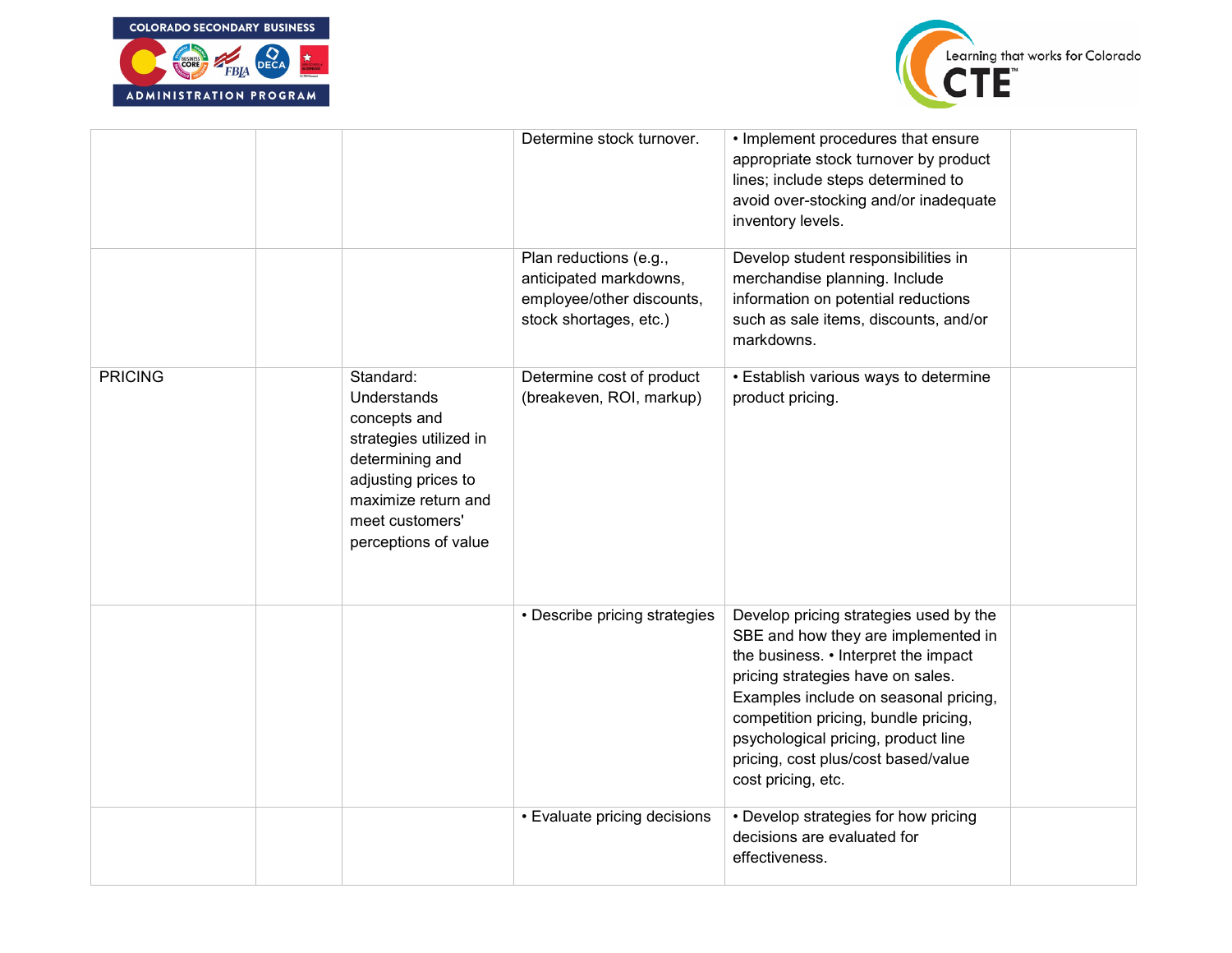



| <b>HUMAN</b><br><b>RESOURCES</b><br>MANAGEMENT | Standard:<br>Understands the<br>tools, techniques, and<br>systems that<br>businesses use to<br>plan, staff, lead, and<br>organize its human<br>resources                                | Conduct product "show and<br>tell"                                         | • Create a training plan of ongoing<br>training as it applies to new<br>merchandise, changes in product line,<br>new equipment and other changes that<br>require additional or updated<br>information.                                                                                        |  |
|------------------------------------------------|-----------------------------------------------------------------------------------------------------------------------------------------------------------------------------------------|----------------------------------------------------------------------------|-----------------------------------------------------------------------------------------------------------------------------------------------------------------------------------------------------------------------------------------------------------------------------------------------|--|
|                                                |                                                                                                                                                                                         | Conduct contests to<br>motivate employees                                  | Develop strategies on how to motivate<br>employees to do their job well. Include<br>information on self-motivation, SBE<br>competition, sales quotas, appreciation<br>activities, etc.                                                                                                        |  |
|                                                |                                                                                                                                                                                         | Foster "right" environment<br>for employees                                | Develop strategies to ensure a positive<br>working environment for employees<br>and customers.                                                                                                                                                                                                |  |
|                                                |                                                                                                                                                                                         | • Hold special events for<br>employees                                     | • Develop special events or incentives<br>to boost morale as well as training<br>opportunities.                                                                                                                                                                                               |  |
| <b>OPERATIONS</b>                              | Standard:<br>Understands the<br>processes and<br>systems implemented<br>to monitor, plan, and<br>control the day-to-day<br>activities required for<br>continued business<br>functioning | • Describe health and safety<br>regulations in business                    | Understand health and safety<br>regulations set forth by the school,<br>district, county and/or state regarding<br>operation of your SBE. • Include food<br>safety, fire and emergency safety, and<br>other precautions/trainings and<br>regulations that must be addressed<br>and practiced. |  |
|                                                |                                                                                                                                                                                         | • Understand instructions<br>for use of equipment, tools,<br>and machinery | • Use and operate equipment, tools,<br>and machinery used in the SBE.<br>. • Implement training and checks and<br>balances regarding equipment used in                                                                                                                                        |  |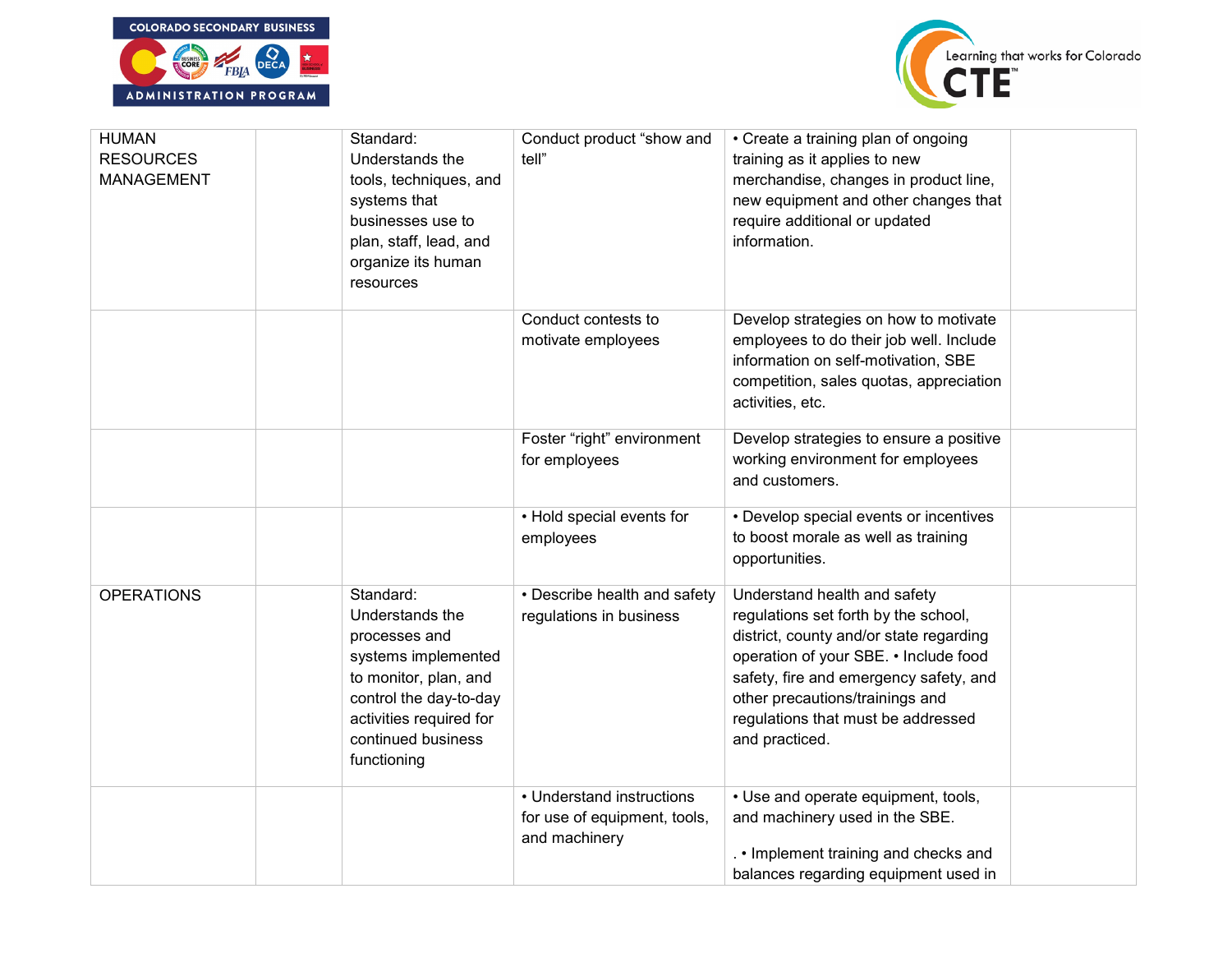



|                  |                                                                                                                                                         |                                                         | the SBE. • Discuss how students are<br>trained to use equipment and tools<br>necessary for the SBE. Develop<br>training and what steps are taken to<br>ensure safety.                                                                                                                                      |  |
|------------------|---------------------------------------------------------------------------------------------------------------------------------------------------------|---------------------------------------------------------|------------------------------------------------------------------------------------------------------------------------------------------------------------------------------------------------------------------------------------------------------------------------------------------------------------|--|
|                  |                                                                                                                                                         | • Follow health and safety<br>regulations in business   | Implement health and safety<br>regulations set forth by the school,<br>district, county and/or state regarding<br>operation of your SBE.<br>• Include food safety, fire and<br>emergency safety, and other<br>precautions/trainings and regulations<br>that must be addressed and practiced.               |  |
|                  |                                                                                                                                                         | • Explain routine security<br>precautions               | • Practice routine measures that<br>ensure overall security in the SBE<br>. Monitor activities and tasks that are<br>required by the SBE, school and<br>district that have a positive or negative<br>impact on the SBE<br>Devise/Enact merchandise security<br>measures to minimize inventory<br>shrinkage |  |
| <b>PROMOTION</b> | Standard:<br>Understands the<br>concepts and<br>strategies needed to<br>communicate<br>information about<br>products, services,<br>images, and/or ideas | Explain the use of visual<br>merchandising in retailing | Describe how visual merchandising is<br>implemented in your SBE. Include<br>decisions, examples and discussion on<br>the importance of appropriate visual<br>merchandising for your SBE. • Share<br>student roles in the visual<br>merchandising component of the SBE.                                     |  |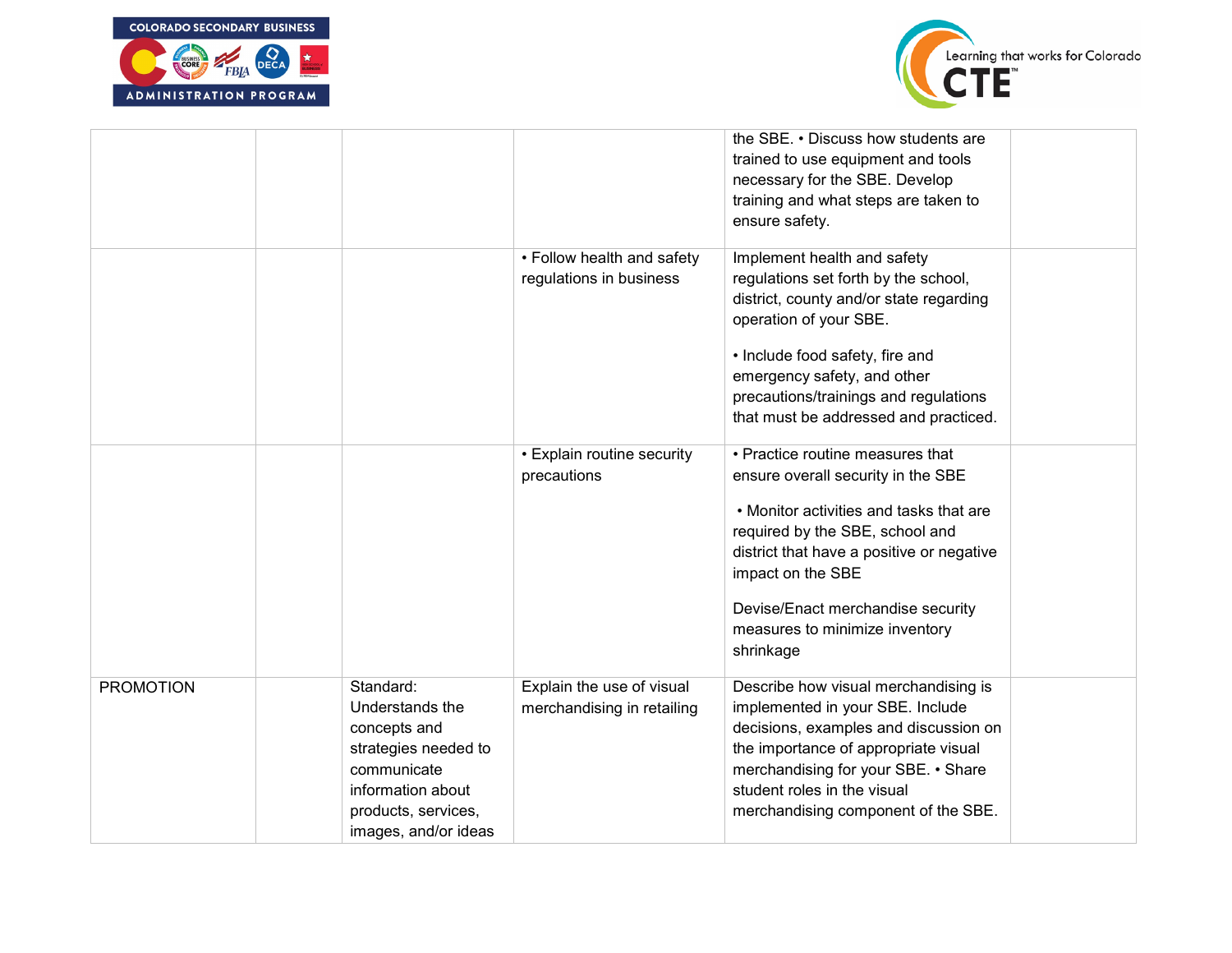



|                | to achieve a desired<br>outcome                                                                                                                                                                                                                                         |                                                                                               |                                                                                                                                                                         |  |
|----------------|-------------------------------------------------------------------------------------------------------------------------------------------------------------------------------------------------------------------------------------------------------------------------|-----------------------------------------------------------------------------------------------|-------------------------------------------------------------------------------------------------------------------------------------------------------------------------|--|
|                |                                                                                                                                                                                                                                                                         | Plan special events                                                                           | • Determine special events for the<br>SBE.                                                                                                                              |  |
|                |                                                                                                                                                                                                                                                                         | Use cross-merchandising<br>techniques                                                         | • Determine specific details for cross-<br>merchandising strategies.                                                                                                    |  |
|                |                                                                                                                                                                                                                                                                         | Plan promotional strategy<br>(promotional objectives,<br>budget, promotional mix,<br>$etc.$ ) | Create SBE promotional objectives for<br>the school year. Include information on<br>learning activities and tasks to be<br>completed. • Include a promotional<br>budget |  |
|                |                                                                                                                                                                                                                                                                         | Measure success of<br>promotional efforts                                                     | Create an effective promotional<br>strategy and outcomes                                                                                                                |  |
| <b>SELLING</b> | Standard:<br>Understands the<br>concepts and actions<br>needed to determine<br>client needs and<br>wants and respond<br>through planned,<br>personalized<br>communication that<br>influences purchase<br>decisions and<br>enhances future<br>business<br>opportunities. | Establish relationships with<br>client/customer                                               | • Determine how employees build<br>customer/client relationships. Include<br>information beyond initial greeting and<br>thanking customers.                             |  |
|                |                                                                                                                                                                                                                                                                         | Determine customer/client<br>needs                                                            | Determine customer/client needs. •<br>Determine how employees engage<br>with customers, particularly indecisive                                                         |  |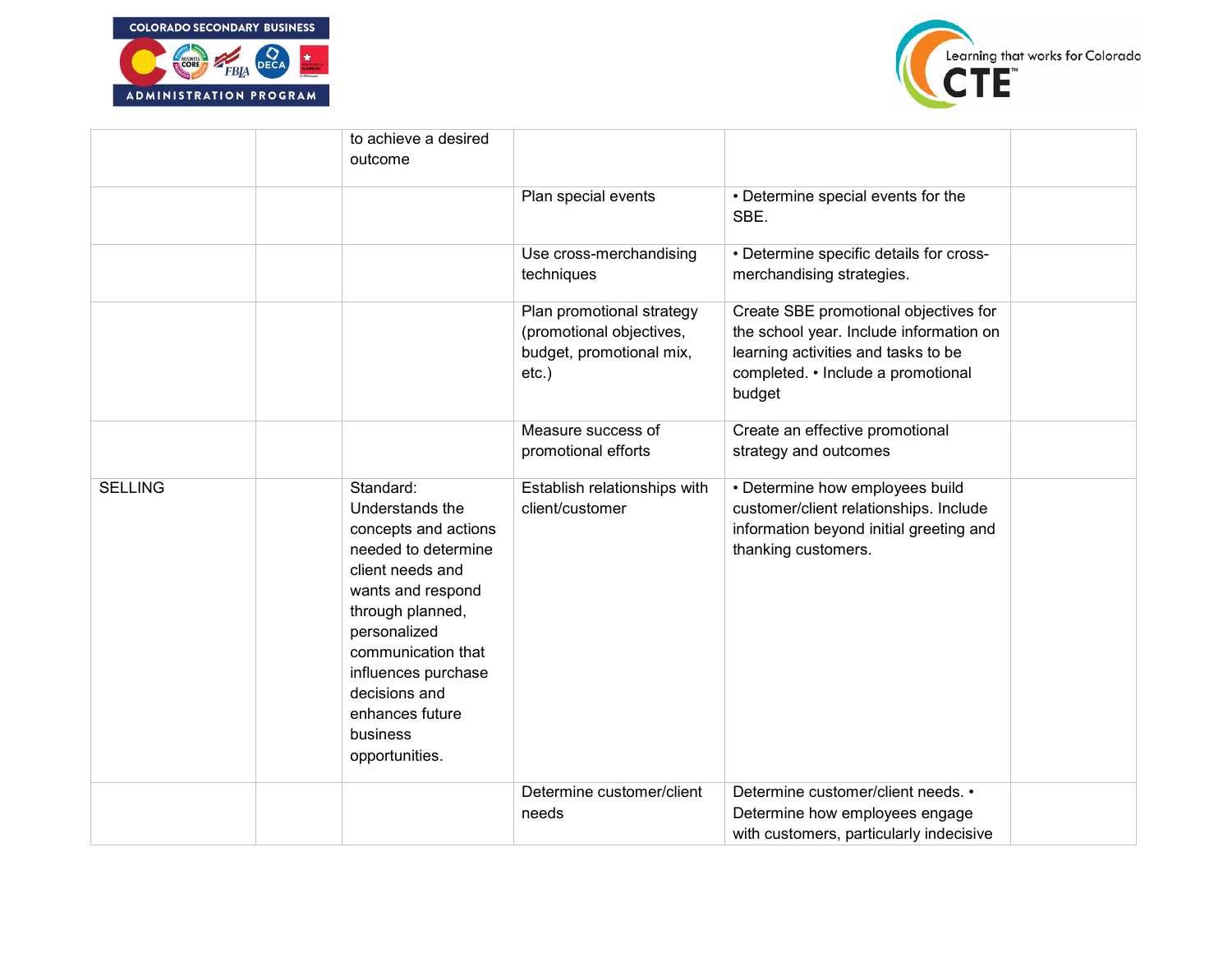



|                                                             |                                                                                                                                        |                                                                            | and/or unhappy customers, so that<br>their needs are met.                                                                                                                                                               |  |
|-------------------------------------------------------------|----------------------------------------------------------------------------------------------------------------------------------------|----------------------------------------------------------------------------|-------------------------------------------------------------------------------------------------------------------------------------------------------------------------------------------------------------------------|--|
|                                                             |                                                                                                                                        | Demonstrate suggestion<br>selling                                          | Implement routine suggestive selling<br>techniques. Include student training<br>opportunities for increasing customer<br>sales.                                                                                         |  |
|                                                             |                                                                                                                                        | Process returns/exchanges                                                  | Create an SBE return policy. Include<br>information that is being considered for<br>future operation of the SBE.                                                                                                        |  |
|                                                             |                                                                                                                                        | Process retail sales<br>documentation                                      | Create a process for documenting<br>sales                                                                                                                                                                               |  |
| <b>DISTRIBUTION/</b><br><b>CHANNEL</b><br><b>MANAGEMENT</b> | Standard:<br>Understands the<br>concepts and<br>processes needed to<br>identify, select,<br>monitor, and<br>evaluate sales<br>channels | • Explain the relationship<br>between customer service<br>and distribution | • Establish positive customer<br>relationships. • Determine how the<br>timing of orders, stock rotation and<br>product availability has affected your<br>SBE's ability to provide customers with<br>goods and services. |  |
|                                                             |                                                                                                                                        | • Explain the receiving<br>process                                         | • Develop a detailed merchandise<br>receiving process, including student<br>responsibilities.                                                                                                                           |  |
|                                                             |                                                                                                                                        | Complete inventory counts                                                  | • Develop a process for inventory<br>control in your SBE, including physical,<br>perpetual or a combination of both.<br>Create student roles/responsibilities in<br>the process.                                        |  |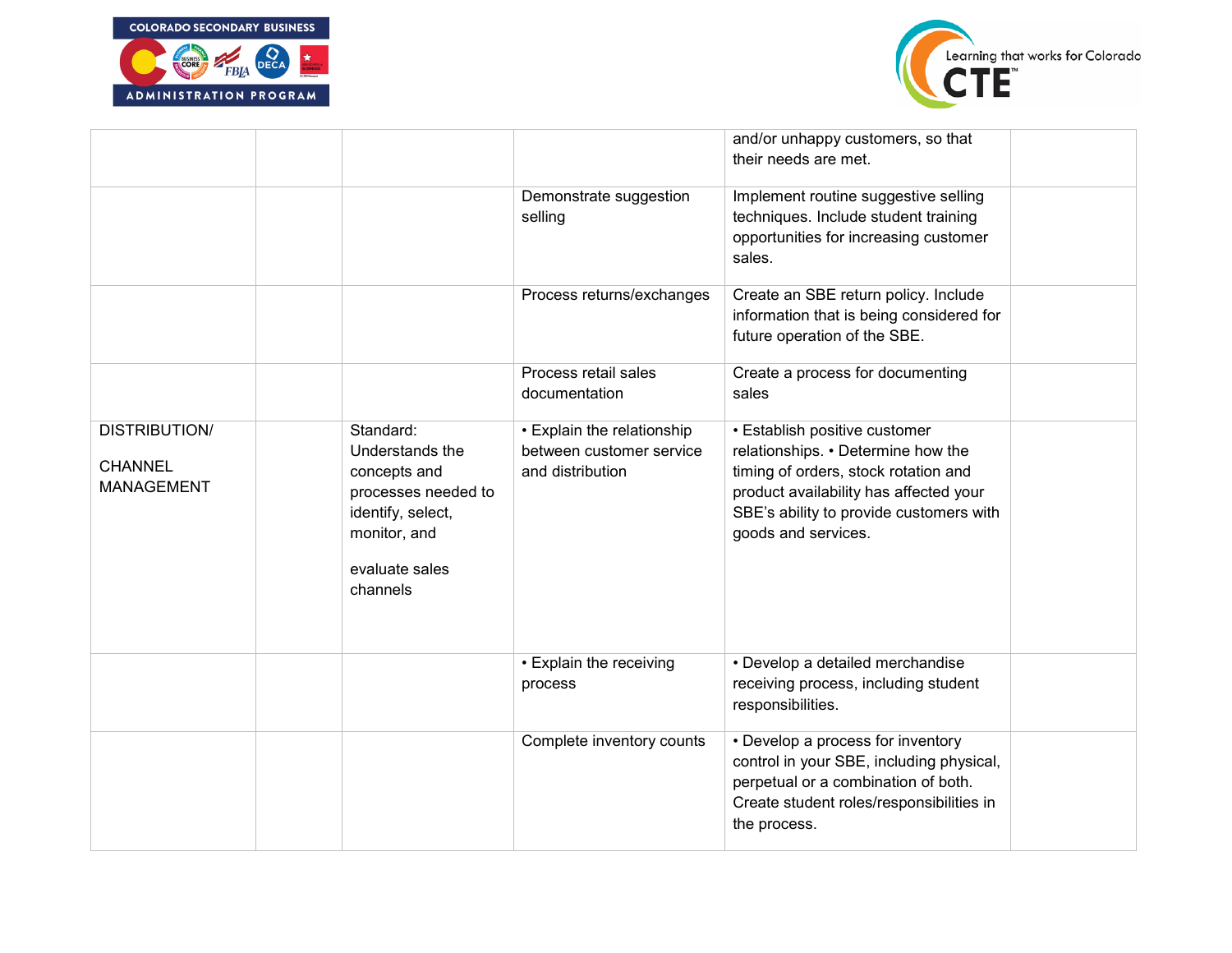



|                                     |                                                                                                                                                       | • Determine inventory<br>shrinkage    | Determine the types of shrinkage the<br>SBE has encountered. Create steps<br>the SBE has taken to ensure limited<br>shrinkage.                                                                                                                                                                                   |
|-------------------------------------|-------------------------------------------------------------------------------------------------------------------------------------------------------|---------------------------------------|------------------------------------------------------------------------------------------------------------------------------------------------------------------------------------------------------------------------------------------------------------------------------------------------------------------|
| <b>FINANCIAL</b><br><b>ANALYSIS</b> | Standard:<br>Understands tools,<br>strategies, and<br>systems used to<br>maintain, monitor,<br>control, and<br>plan the use of<br>financial resources | Open/Close<br>register/terminal.      | •students open and closes business<br>each day, including student<br>responsibilities.<br>• Learn the significance of proper<br>opening and closing tasks and the<br>significance to your SBE. • Include<br>learning activities that impact both<br>student success and SBE operations.                          |
|                                     |                                                                                                                                                       | • Maintain financial records          | • Describe how financial records are<br>kept and used for the SBE and discuss<br>the importance of financial record<br>keeping. • Include examples of how<br>records have impacted the operations<br>of the SBE. . Discuss the learning<br>impact fiscal responsibility has with<br>students involved in the SBE |
|                                     |                                                                                                                                                       | Demonstrate the wise use<br>of credit | * use credit as it pertains to the SBE,<br>including initial cost of startup and<br>liabilities associated with startup costs<br>. * Describe impact of credit within the<br>SBE.                                                                                                                                |
|                                     |                                                                                                                                                       | Prepare cash flow<br>statements       | * develop a cash flow statement for the<br>SBE.<br>* students are involved in fiscal<br>management                                                                                                                                                                                                               |